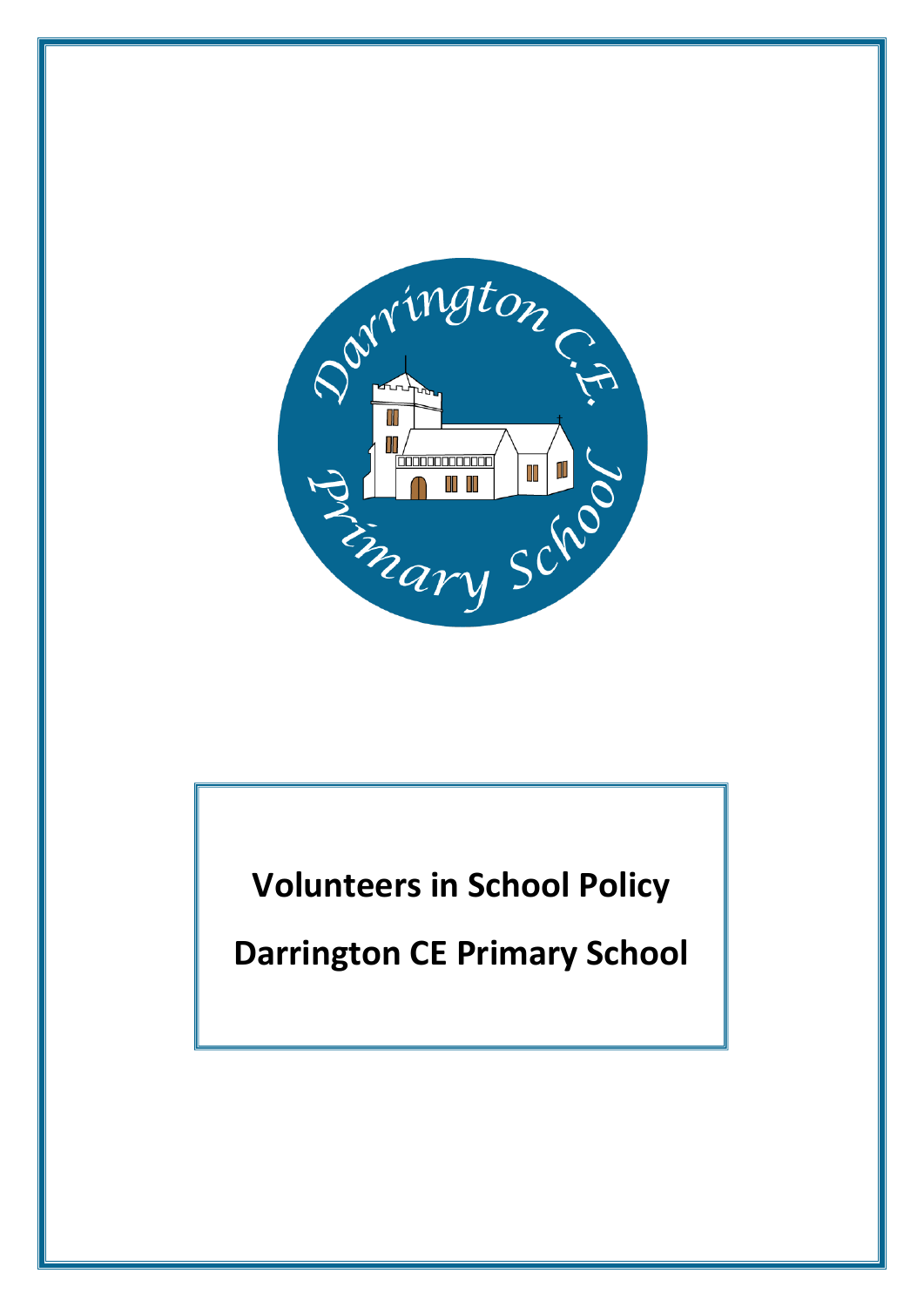# **Introduction**

Visitors and volunteers at our school bring with them a wealth of skills and experience that can enhance the learning opportunities of the children. Darrington School welcomes and encourages them.

#### **Visiting and Becoming a Volunteer**

We have many requests from a variety of people who wish to visit or volunteer. These may be parents of children at Darrington School, members of the local community or individuals interested in pursuing a career with children. It is important that we keep track of who is working in our school, where they are placed and for how long they will be with us. For this reason all requests from visitors and volunteers should be directed to the head teacher who has responsibility for the organisation and/or placement of such individuals. *We will ask you to complete a volunteer application form Appendix 3.*

#### **Aims**

All adults who work in our school, whether a paid member of staff or volunteer, are expected to work and behave in such a way as to actively support our school aims and values listed below.

- We aim to safeguard and promote the welfare of all children in our care by providing an environment in which they are safe and secure and can be supported in their physical and emotional needs.
- We aim to provide a happy and healthy school environment where children and adults respect each other and take responsibility for their own actions.
- We support a policy of inclusion, where there are equal opportunities for all.
- We will provide a curriculum that is broad and balanced, that will help children prepare for the opportunities and responsibilities that are needed for now and later in life.
- We expect everyone to achieve high standards of work and behaviour both inside and outside school.
- We will encourage the children to develop spiritually, morally, culturally, mentally and physically.
- We strongly believe that communication is crucial between all staff, parents and children and we will foster an ethos of openness whilst maintaining appropriate confidentiality.
- As a Church school, the Christian values permeate through everything we do

# **Objectives**

# **Confidentiality**

Volunteers in school are bound by a code of confidentiality. Any concerns that visitors and volunteers may have about the children they come into contact with should only be discussed with the class teacher. Visitors and volunteers concerned about what another adult in the schools says or does, should raise the matter directly with the head or deputy head teacher.

#### **Supervision**

All visitors and volunteers are under the supervision of a class teacher. Teachers retain responsibility for the children at all times. Visitors and volunteers should have clear guidance from the teacher as to how an activity involving children may be carried out and what the expected outcomes of any activity are. Visitors and volunteers are encouraged to speak to the teacher if they have a query about any aspect of a child's understanding or behaviour.

#### **Health & Safety**

The school has a Health and Safety Policy available on request from our school office. Class teachers ensure that visitors and volunteers are made aware of any emergency procedures (e.g. what to do in the case of a fire alarm) and about any safety issues associated with a particular task (e.g. during a practical task). Visitors and volunteers are asked to exercise due care and attention and report any obvious hazards or concerns to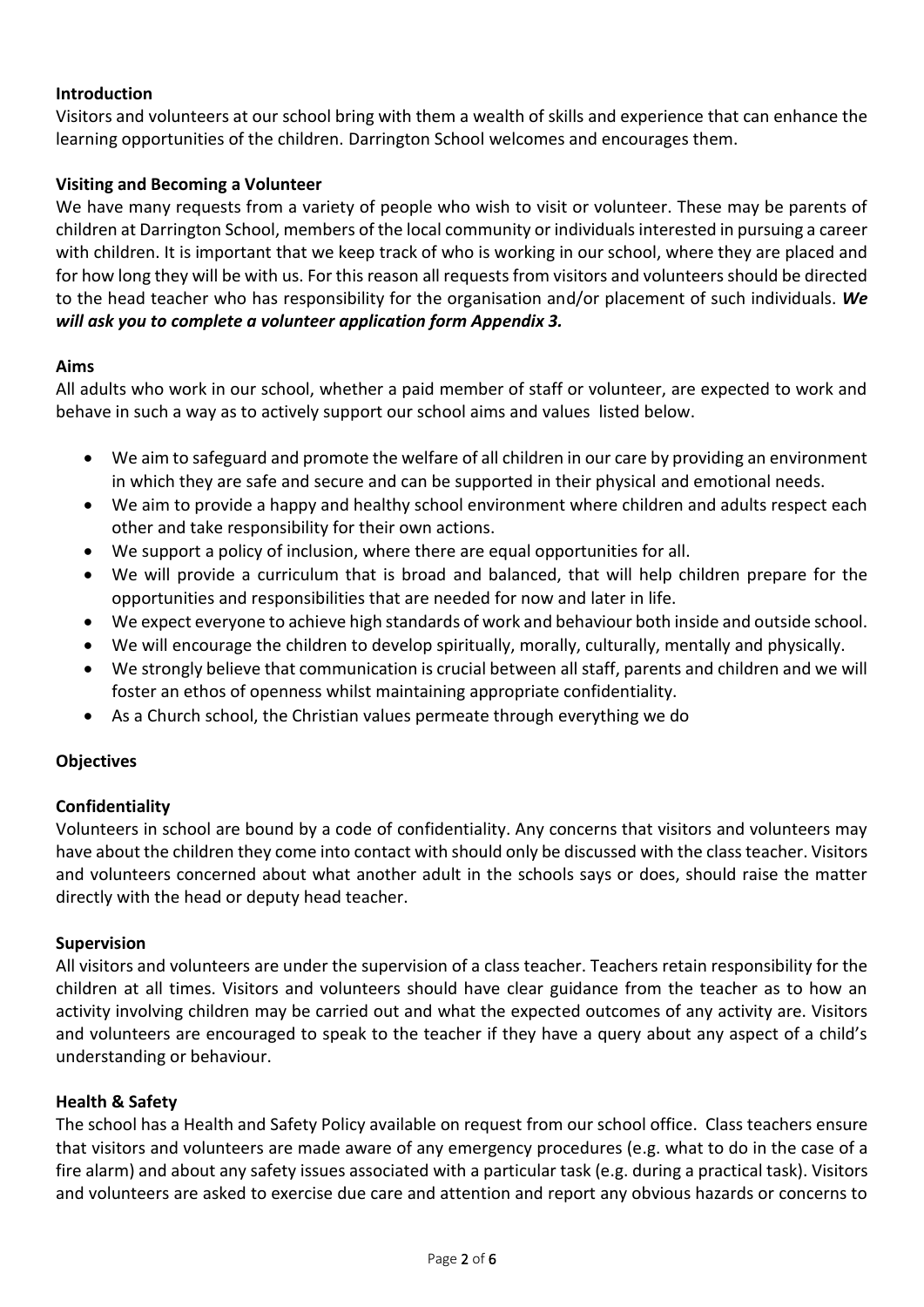the class teacher. Visitors and volunteers **must not** deal with any situation regarding a child's personal hygiene, administer medicine or give first aid.

#### **Safeguarding Children**

The welfare of our children is paramount. To ensure the safety of our children we adopt the following procedures:

- All visitors and volunteers are given a copy of this policy.
- Visitors and volunteers must wear an identification badge whilst on the premises.
- All volunteers must sign a Visitors and Volunteers Agreement (appendix 1)
- If you are supporting on a school trip you will be asked to read and sign (appendix 2)
- The school reserves the right to ask for a character reference if necessary.
- We encourage *all* visitors and volunteers who work with children to have a Disclosure Barring Service (DBS).
- Anyone visiting or volunteering on a regular basis and who has substantial access to children *must* have a full, up to date DBS check.
- Under NO circumstances must you work alone with a child without DBS.

#### **How to respond to a disclosure**

- Use open non leading questions.
- Record exact wording.
- Report to Designated Safeguarding Lead/ Deputy Designated Safeguarding Leads.
- $\blacksquare$  It is imperative that everything remains confidential.

#### **Complaints Procedure**

Any complaints about a visitor or volunteer will be referred to the head or deputy head teacher. Any complaints made by a visitor or volunteer will also be referred to the head or deputy head teacher.

The head reserves the right to take the following actions:

- To speak with the individual about a breach of our agreement and seek reassurance this will not happen again
- **Offer an alternative placement in another class**
- Inform the visitor or volunteer that the school no longer supports their attendance at school.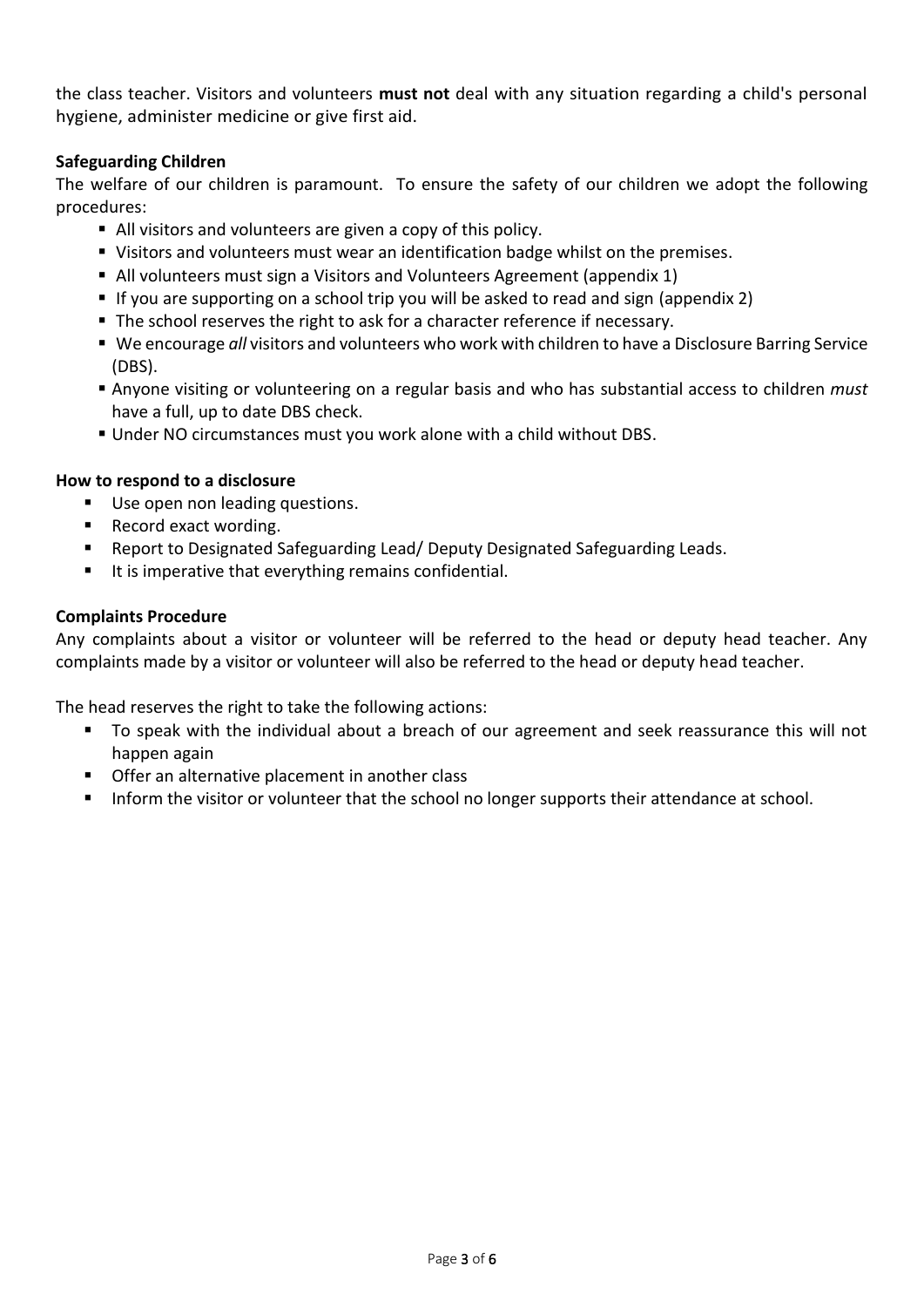#### *Appendix 1*



# **Darrington Church of England Primary School**



Visitors and Volunteer Agreement

**\_\_\_\_\_\_\_\_\_\_\_\_\_\_\_\_\_\_\_\_\_\_\_\_\_\_\_\_\_\_\_\_\_\_\_\_\_\_\_\_\_\_\_\_\_\_\_\_\_\_\_\_\_\_\_\_\_\_\_\_\_\_\_\_\_\_\_\_\_**

Thank you for visiting or offering your services as a volunteer at Darrington CE Primary School. Your help is greatly appreciated and we hope that you will gain much from your experience here.

Please read and sign this agreement and hand it in to the school office. You will receive a copy of it for your records.

- I have received and read the Visitors and Volunteer Policy
- I agree to support the school's Aims and Values
- I agree to treat information I learn from being in the school as confidential

| DBS Check – circle as appropriate | Yes. | No | Applied for |
|-----------------------------------|------|----|-------------|
|-----------------------------------|------|----|-------------|

If you already have a DBS certificate, please hand it to the school office and a copy will be made for the school records.

Signed…………………………………………

Name…………………………………………..

Date………………………..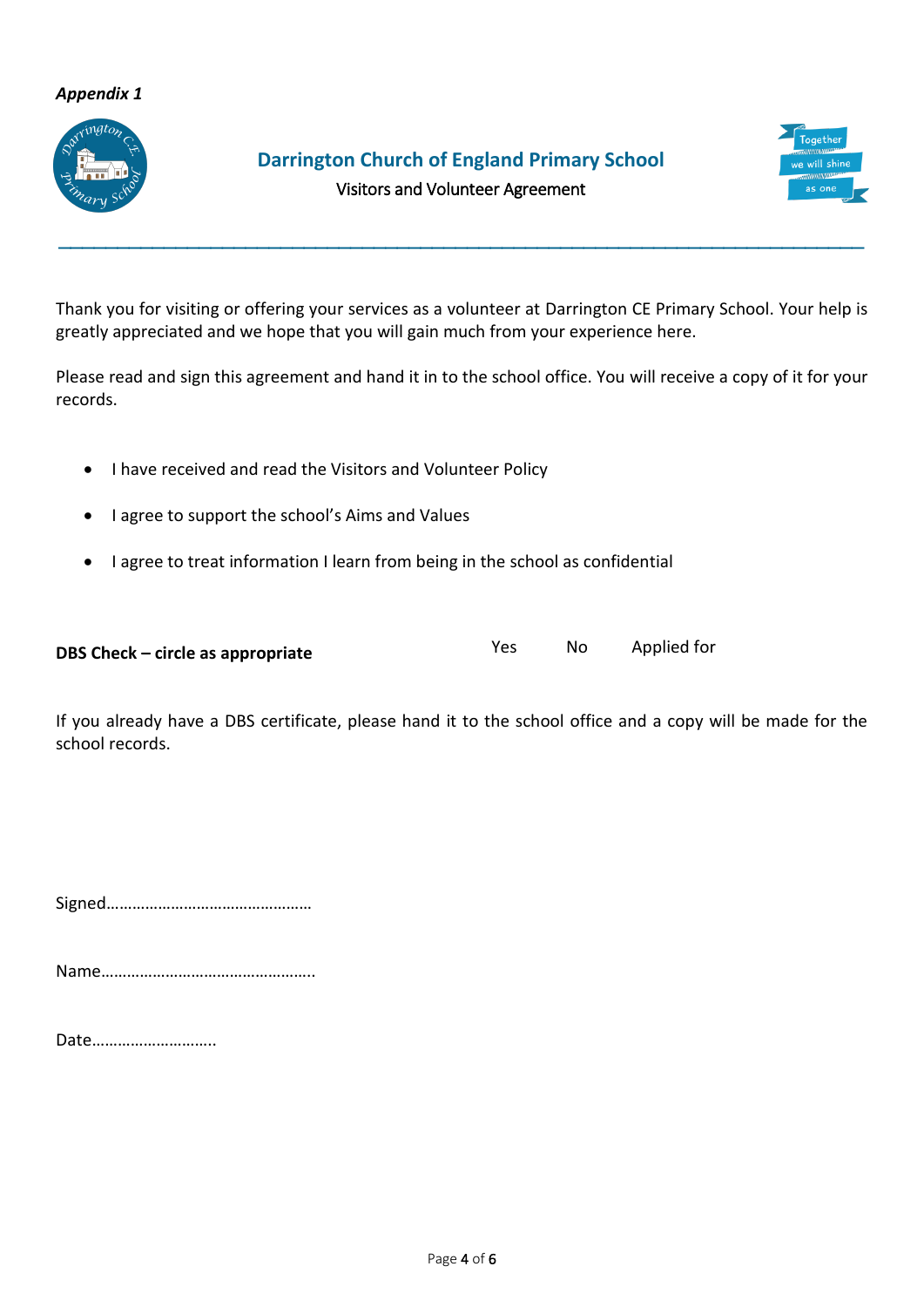# *Appendix 2*



# **Darrington Church of England Primary School**



Off-Site Visits: Volunteer Agreement

**\_\_\_\_\_\_\_\_\_\_\_\_\_\_\_\_\_\_\_\_\_\_\_\_\_\_\_\_\_\_\_\_\_\_\_\_\_\_\_\_\_\_\_\_\_\_\_\_\_\_\_\_\_\_\_\_\_\_\_\_\_\_\_\_\_\_\_\_\_**

Thank you for volunteering. School visits are an integral part of learning at school and you will have an important role to play in ensuring the success and safety of this trip. The class teacher has overall responsibility for the children at all times, but designates responsibility to voluntary helpers who may have charge of a small group.

Please read this agreement, sign and return it to the office. This forms part of our school's risk assessment planning.

#### **The Role of a Volunteer Helper**

- To be responsible for and look after, in equal measure, all of the children in your group.
- To stay with your allocated group and ensure their well-being and safety for the duration of the trip.
- To promote polite, respectful and courteous behaviour amongst the group and towards members of the public.
- To ensure that your group keeps up with the rest of the school visit party.
- To contact your class teacher if there are issues with first aid, safety or behaviour.
- To show a commitment to the group, an interest in the focus of the visit and assist children in their learning by helping them to read signs/labels/information, asking questions that encourage children to think about the task and by helping to explain areas of interest.
- To follow guidance from school staff.

#### **Not permitted**

- Please do not bring additional siblings on the school trip.
- Please do not use your mobile phone unless the call or text is urgent.
- Volunteers are not allowed to smoke, drink alcohol or engage in any illegal practices.
- Volunteers are not allowed to take photographs of the children unless requested to do so by the teacher in charge.
- Volunteers are not allowed to buy their group treats e.g. ice cream, sweets etc. before or after the school trip.

#### **Emergencies**

Please inform a member of school staff as soon as possible. If you become separated from the rest of the school party, please telephone one of the staff members or the school.

I understand and agree to the conditions outlined in this agreement.